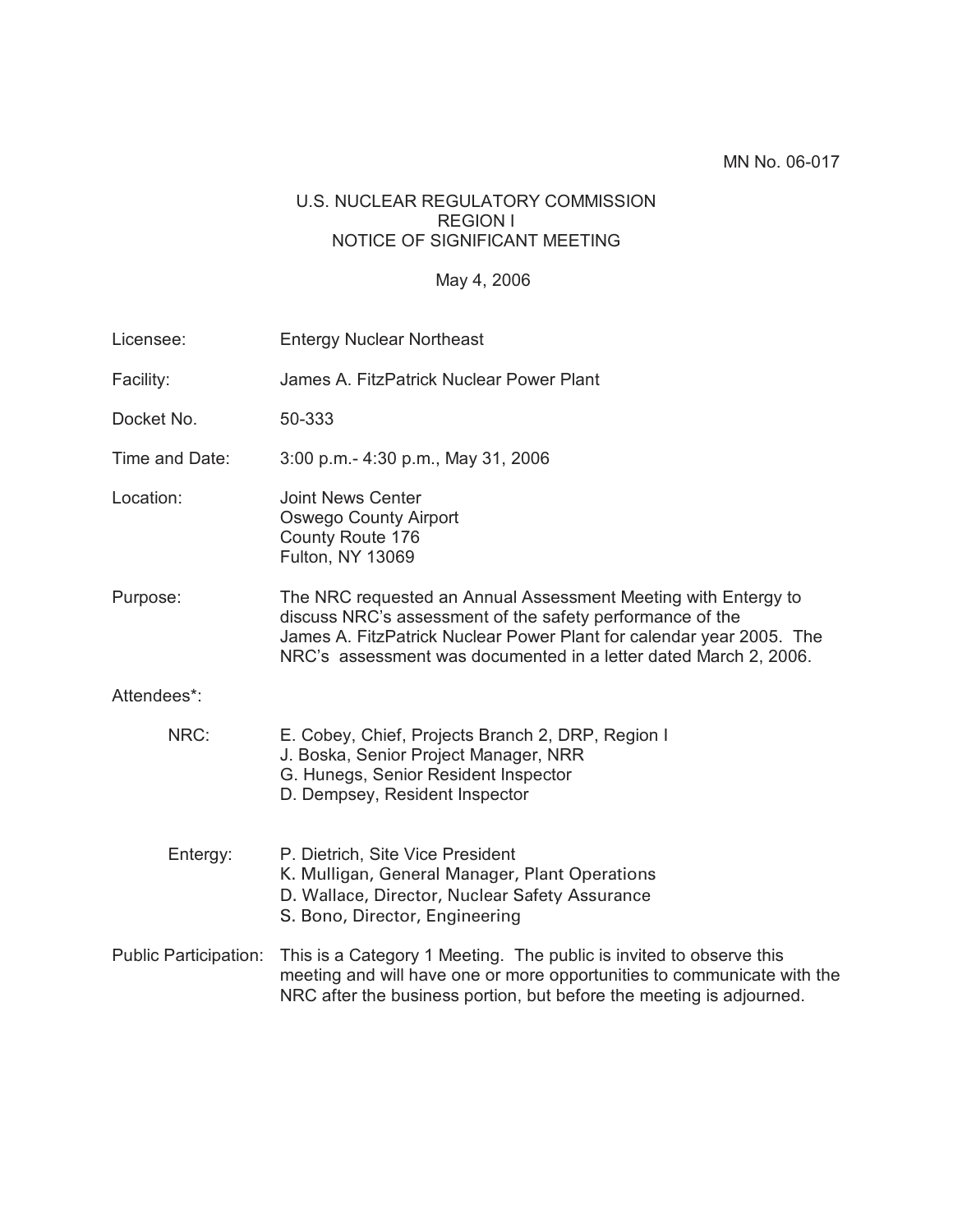NRC's Annual Assessment Letter - James A. FitzPatrick Nuclear Power Plant, can be found in the ADAMS with an accession number of ML060620243. This meeting notice with the attached agenda and the meeting slides can be located in ADAMS with an accession number of ML060860280 and ML061170003. ADAMS is accessible from the NRC Web Site at: http://www.nrc.gov/reading-rm/adams.html.

Meeting Contact: Eugene W. Cobey, Chief, Projects Branch 2 610-337-5171 E-mail: ewc@nrc.gov

\* Handicapped persons requiring assistance to attend the meeting shall make their requests known to the NRC meeting contact no later than two business days prior to the meeting. Attendance by NRC personnel at this meeting should be made known by May 26, 2006, via telephone to the NRC meeting contact.

Approved by: **All Allen /RA/** 

Eugene W. Cobey, Chief Projects Branch 2 Division of Reactor Projects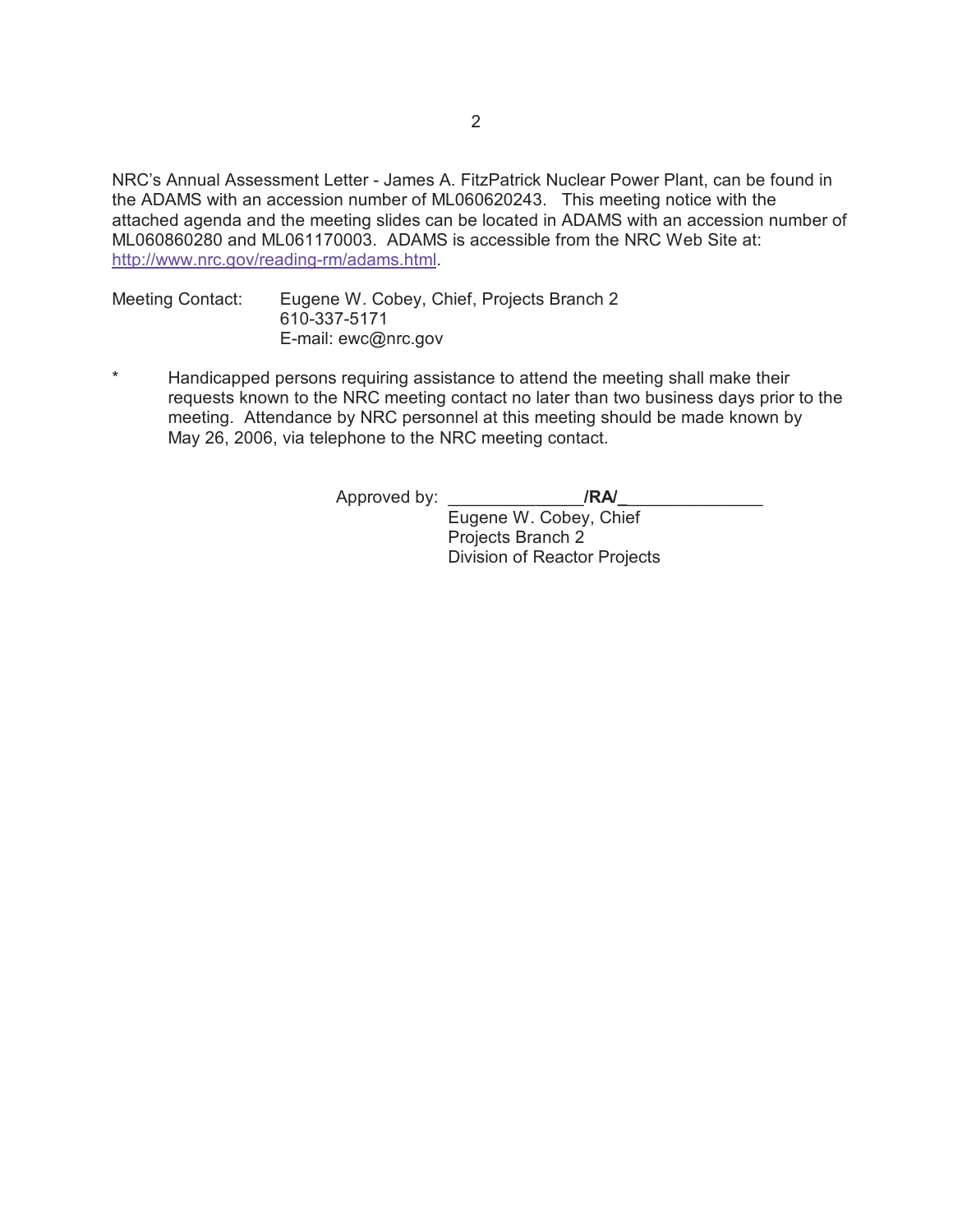cc w/encl:

- G. Taylor, CEO, Entergy Operations, Inc.
- M. Kansler, President, Entergy Nuclear Operations, Inc (ENO)
- J. Herron, Sr, VP and Chief Operating Officer, (ENO)
- P. Dietrich, Site Vice President (ENO)
- C. Schwarz, VP, Operations Support (ENO)
- K. Mulligan, General Manager, Plant Operations (ENO)
- O. Limpias, VP, Engineering (ENO)
- J. McCann, Director, Licensing (ENO)
- C. Faison, Manager, Licensing (ENO)
- M. Colomb, Director of Oversight (ENO)
- D. Wallace, Director, Nuclear Safety Assurance (ENO)
- J. Costedio, Manager, Regulatory Compliance (ENO)
- T. McCullough, Assistant General Counsel (ENO)
- P. Smith, President, New York State Energy Research and Development Authority
- P. Eddy, New York State Department of Public Service
- S. Lyman, Oswego County Administrator
- Supervisor, Town of Scriba
- C. Donaldson, Esquire, Assistant Attorney General, New York Department of Law
- J. Sniezek, PWR SRC Consultant
- M. Lyster, PWR SRC Consultant
- S. Lousteau, Treasury Department, Entergy Services G. Taylor, CEO, Entergy Operations Inc.
- Regional Administrator Secretary, RI
- Deputy Regional Administrator Secretary, RI
- DRP Division Secretary, RI
- DRS Division Secretary, RI
- DNMS Division Secretary, RI
- DRM Division Secretary, RI
- Region I Receptionist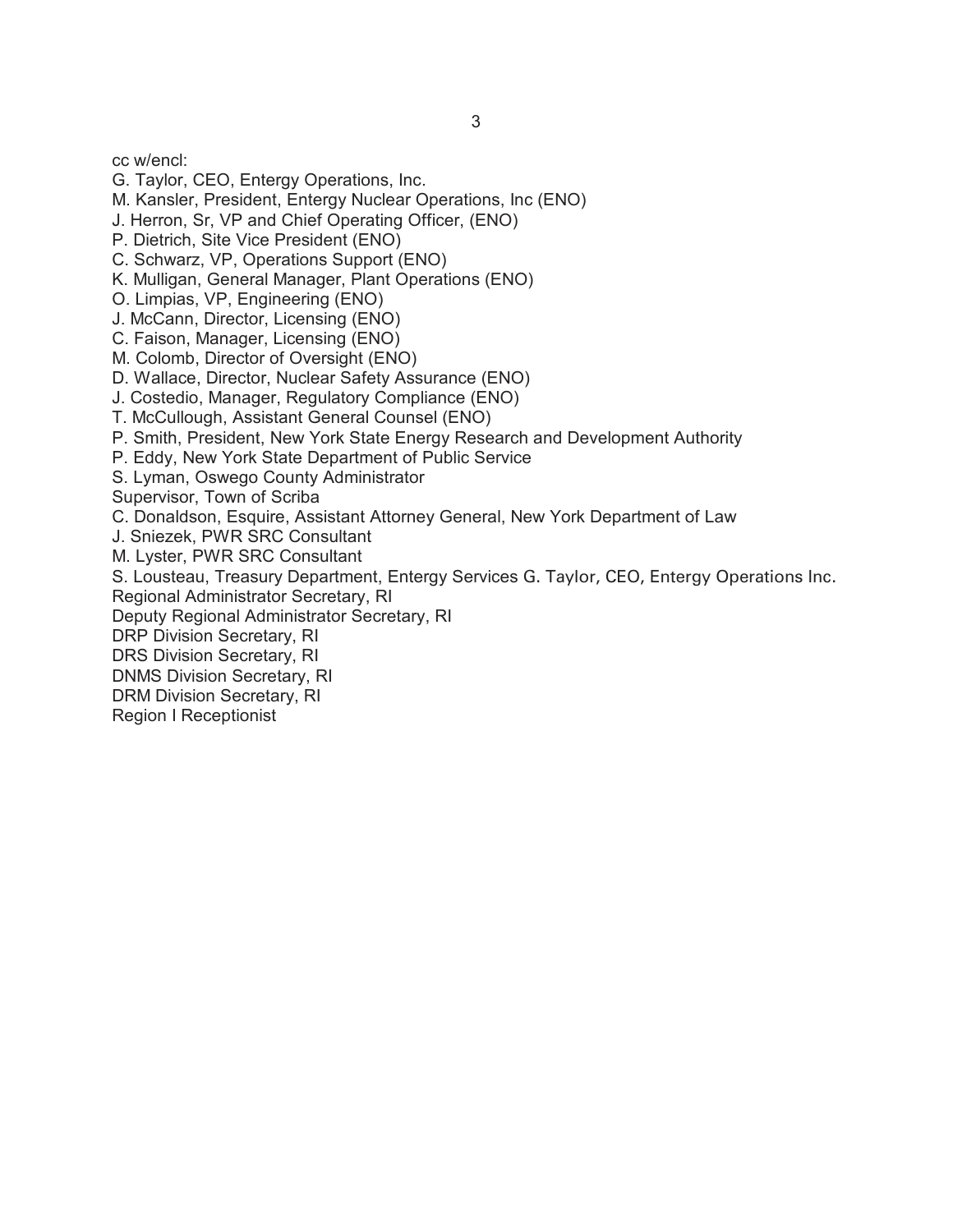Distribution w/encl: (VIA E-MAIL) Executive Director for Operations, OEDO (RIDSEDOMAILCENTER) Deputy Executive Director for Reactor Programs, OEDO (RIDSEDOMAILCENTER) Director, Office of Nuclear Reactor Regulation, NRR (RIDSNRROD) Deputy Director, Office of Nuclear Reactor Regulation, NRR/ADPR (RIDSNRROD) Director, Division of Regulatory Improvement Programs, NRR (RIDSNRRDRIP) Director, Division of Inspection Program Management, NRR (RIDSNRRDIPM) Director, Division of Licensing Project Management, NRR (RIDSNRRDLPM) Project Directorate I-1 (PD1/2), NRR (RIDSNRRDIPMLPDI) Asst. General Counsel Materials Litigation and Enforcement, OGC (RIDSOGCMAILCENTER) B. Sosa, RI OEDO R. Laufer, NRR J. Boska, NRR R. Clark, NRR P. Tam, NRR S. Collins, RA M. Dapas, DRA K. Farrar, Regional Counsel D. Screnci, PAO N. Sheehan, PAO R. Bores, SLO G. Matakas, ORA A. Blough, DRS B. Holian, DRP E. Cobey, DRP D. Jackson, DRP G. Hunegs, DRP - NRC Senior Resident Inspector D. Dempsey, DRP, Resident Inspector K. Kolek, Resident OA

**PMNS** 

#### **SUNSI Review Complete: DEJ (Reviewer's Initials)**

DOCUMENT NAME:E:\Filenet\ML060860280.wpd

After declaring this document "An Official Agency Record" it **will** be released to the Public. **To receive a copy of this document, indicate in the box:** "**C**" = Copy without attachment/enclosure "**E**" = Copy with attachment/enclosure "**N**" = No copy

| OFFICE RI/DRP |            | RT/DRP   |  |
|---------------|------------|----------|--|
| NAME          | DJackson   | ECobey   |  |
| ۱Δ            | $/ \Omega$ | 05/04/06 |  |

OFFICIAL RECORD COPY